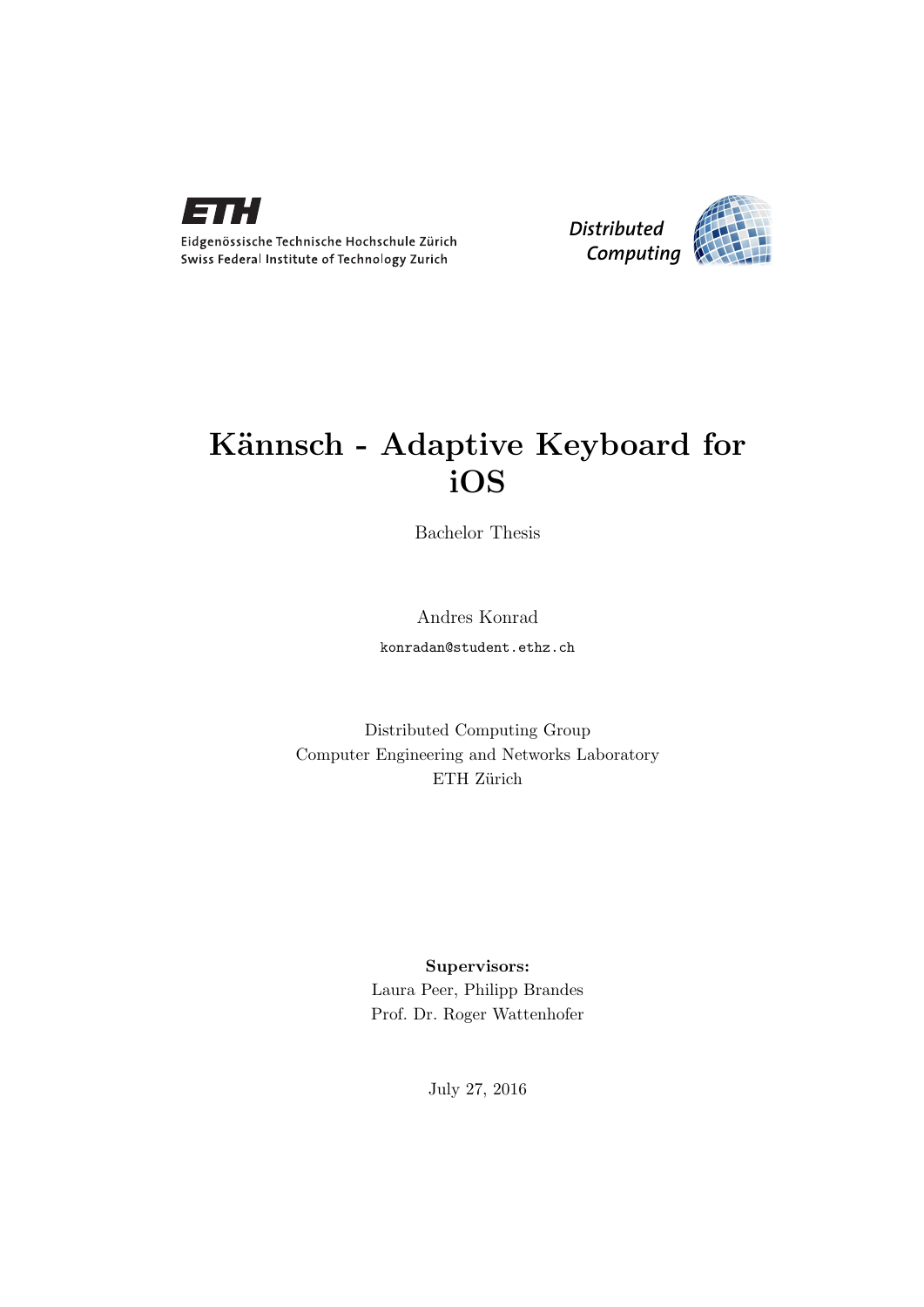## Abstract

<span id="page-1-0"></span>Texts that are written on smartphones are highly individual. The words and expressions typed in these mostly casual conversations differ from person to person.

In Switzerland, there is a high diversity of dialects and no fixed dictionary that could capture this vastness of words. At the time of writing this paper, there exists no virtual keyboard for iOS that ships a Swiss German dictionary as a basis for word completion or correction.

In this thesis we built an adaptive keyboard for the mobile operating system iOS. Basis dictionaries for English, German and Swiss German were constructed and added to the keyboard back-end. We implemented several mechanisms that enable the starting dictionary to expand and deliver accurate suggestions for word completion and correction. To measure the effectiveness of our algorithm, we conducted several statistical tests. Additionaly, we are gathering the inputs from the users and their locations in a form that they can be used for future dialect research.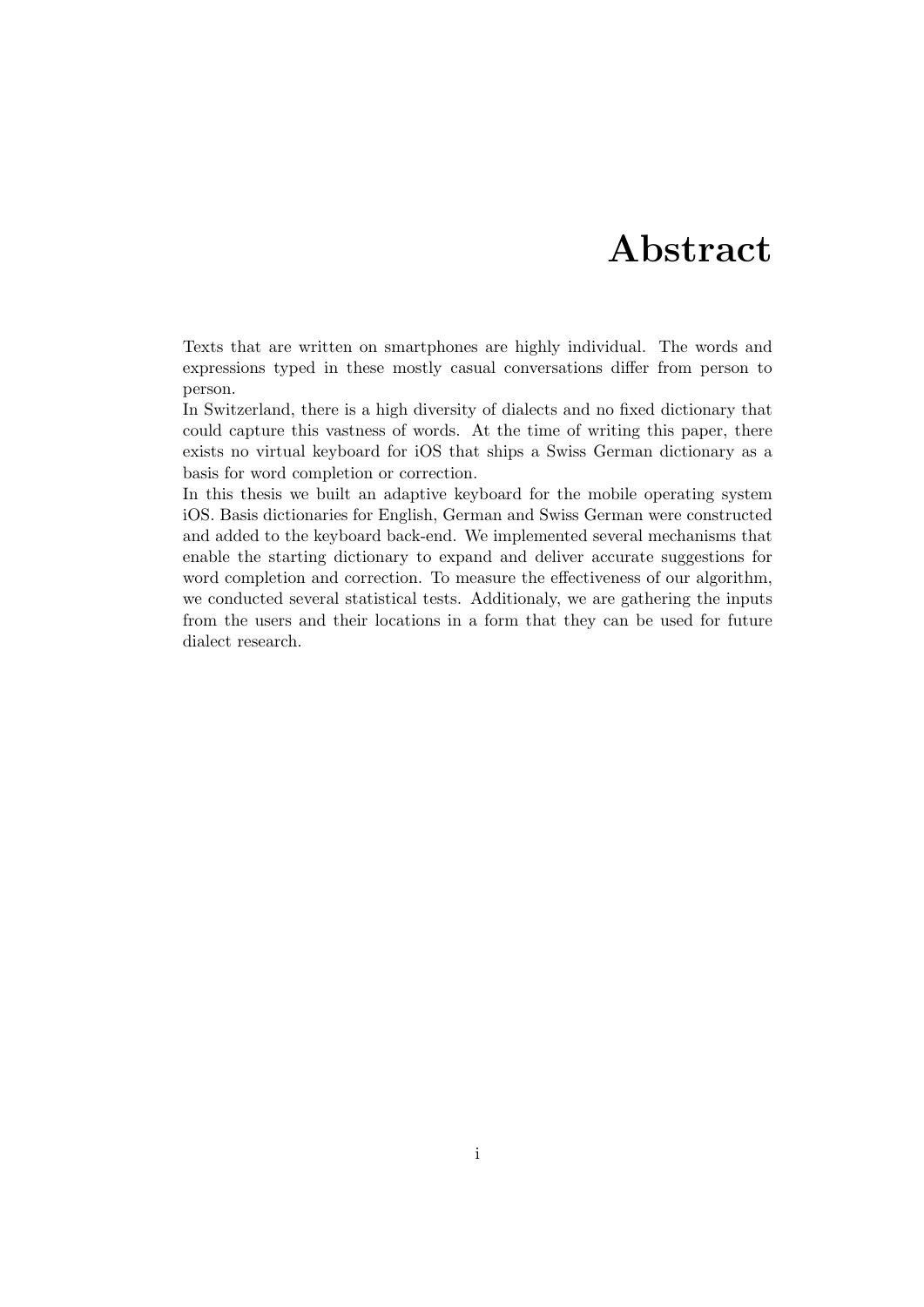# **Contents**

|          | Abstract                      |                                      |                |  |  |  |  |
|----------|-------------------------------|--------------------------------------|----------------|--|--|--|--|
| 1.       | Introduction                  |                                      |                |  |  |  |  |
|          | 1.1                           |                                      | $\mathbf{1}$   |  |  |  |  |
|          | 1.2                           | Outline                              | $\overline{2}$ |  |  |  |  |
| $\bf{2}$ | Concept                       |                                      |                |  |  |  |  |
|          | 2.1                           |                                      | 3              |  |  |  |  |
|          | 2.2                           |                                      | $\overline{4}$ |  |  |  |  |
|          | 2.3                           |                                      | 5              |  |  |  |  |
|          | 2.4                           |                                      | 6              |  |  |  |  |
|          | 2.5                           |                                      | $\overline{7}$ |  |  |  |  |
| 3        | Implementation                |                                      |                |  |  |  |  |
|          | 3.1                           |                                      | 9              |  |  |  |  |
|          | 3.2                           |                                      | 9              |  |  |  |  |
|          |                               | 3.2.1                                | 9              |  |  |  |  |
|          |                               | 3.2.2                                | 10             |  |  |  |  |
|          | 3.3                           |                                      | 11             |  |  |  |  |
| 4        |                               | <b>Results</b>                       | 12             |  |  |  |  |
|          | 4.1                           | Analysis of the Prediction Algorithm | 12             |  |  |  |  |
| 5        | <b>Conclusion and Outlook</b> |                                      |                |  |  |  |  |
|          | <b>Bibliography</b>           |                                      |                |  |  |  |  |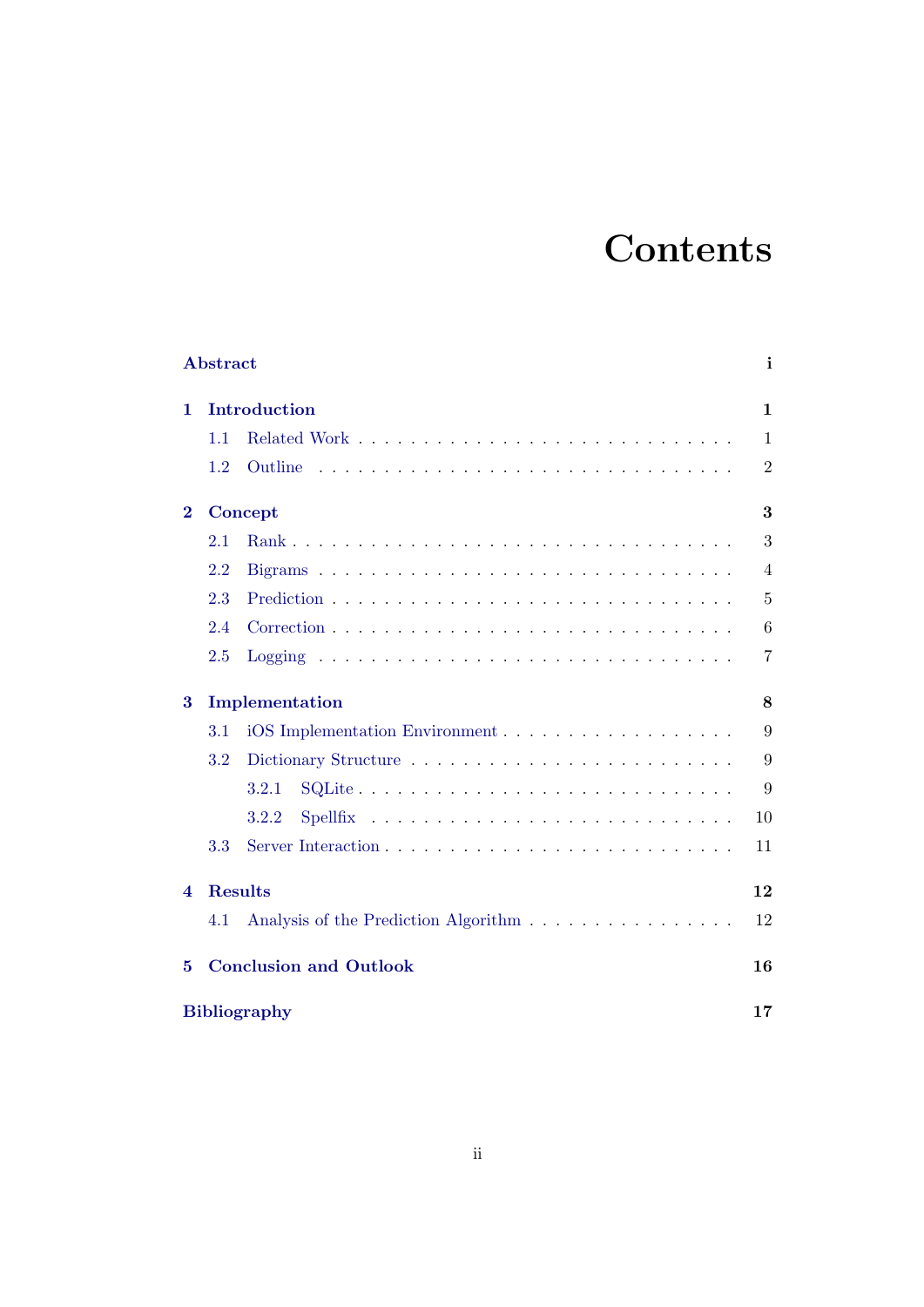## CHAPTER<sub>1</sub> Introduction

<span id="page-3-0"></span>"Language is a fascinating living thing" - Ellie from Apple's App Review Board

Language is indeed fascinating and living, always evolving and allowing people to express themselves in a personal matter. When writing short text messages people often tend to deliberately ignore orthography in order to give the digital messages a personal touch or to approximate the phonetic transcription.

A virtual keyboard should consequently be as adaptive as possible, learning all of the user's behavior and reacting accordingly. Common, successful virtual keyboards usually provide the user with different keyboard layouts, three suggestions for word completion and may include a mechanism to overwrite a (mis-)typed word, called auto-correction. Although the built-in virtual keyboard in iOS devices features these functionalities, they can still be improved, especially when it comes to (Swiss) dialects with high variance in language usage.

In this thesis, our focus was to develop a user-friendly keyboard application that suggests up to three word completions or corrections based on the user's input. Our keyboard features the same functionalities as the built-in version and is designed to match its key layout.

### <span id="page-3-1"></span>1.1 Related Work

This bachelor thesis is a direct follow-up of the master's thesis by Laura Peer, who developed Kännsch for the mobile operating system Android [\[1\]](#page-19-1). Her work mainly focuses on data collection and dialect studies, whereas this thesis tries to center around the prediction algorithm and implementation, which was already provided to Laura Peer by Google's Open Source Keyboard LatinIME [\[2\]](#page-19-2).

A year before this thesis was completed, a first attempt to create Kännsch for iOS has been made [\[3\]](#page-19-3). The topic of this thesis was published again to improve on the results.

Most of the server back-end was developed and evaluated by Marcel Bertsch in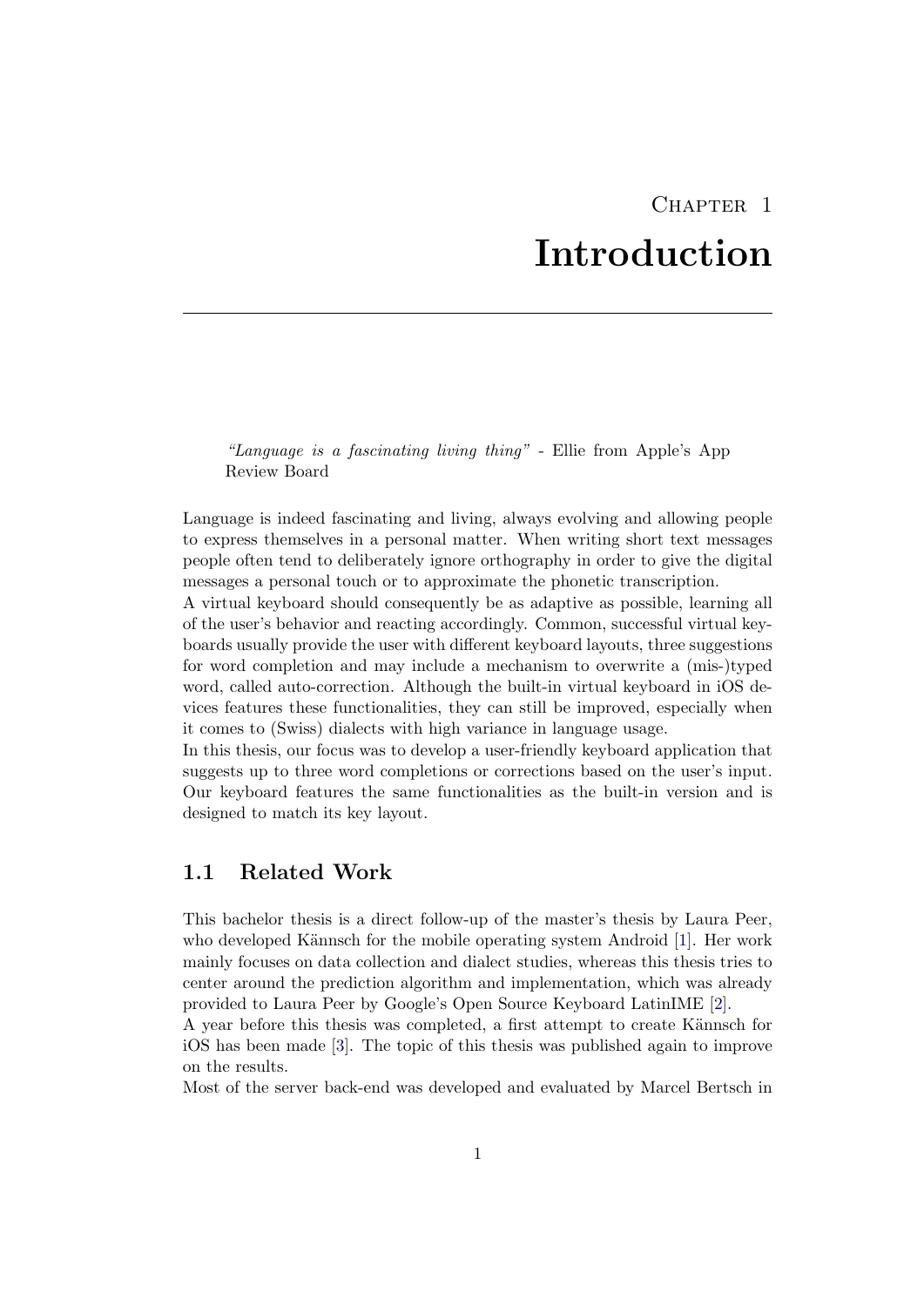### 1. INTRODUCTION 2

his master's thesis [\[4\]](#page-19-4). His dictionary creation algorithm and server implementation is now used by both main mobile operating system versions of Kännsch. When accessing Apple's App Store [\[5\]](#page-19-5), countless other keyboards appear ready to download, the most successful ones being maybe Swype [\[6\]](#page-19-6) and SwiftKey [\[7\]](#page-19-7). Depending on which application you pick, it may feature different appearance themes, offer additional symbol inputs or allow you to input your word using swiping gestures.

The long paper on a survey for text prediction by Nestor Garay-Vitoria and Julio Abascal [\[8\]](#page-19-8) provided an overview on different prediction approaches. The paper discussing the 'Effects of ngram order and training text size on word prediction' [\[9\]](#page-19-9) describes the importance of bigrams in text prediction, which are a big part of our concept (see Section [2.2\)](#page-6-0).

We compared a number of different custom keyboard templates for iOS out of the internet, one of them being a template from BHJ Studios [\[10\]](#page-19-10). It already provided a lot of useful functions and was written in the desired programming language Objective-C [\[11\]](#page-19-11). Our application is built on top of this template.

### <span id="page-4-0"></span>1.2 Outline

In Chapter [2](#page-5-0) we explain the different concepts that have been developed during the course of this thesis. The specific implementation and features are explained in Chapter [3.](#page-10-0) In Chapter [4](#page-14-0) we discuss the prediction results on statistical tests. Chapter [5](#page-18-0) derives a conclusion to the thesis and gives an outlook for possible future work on this project.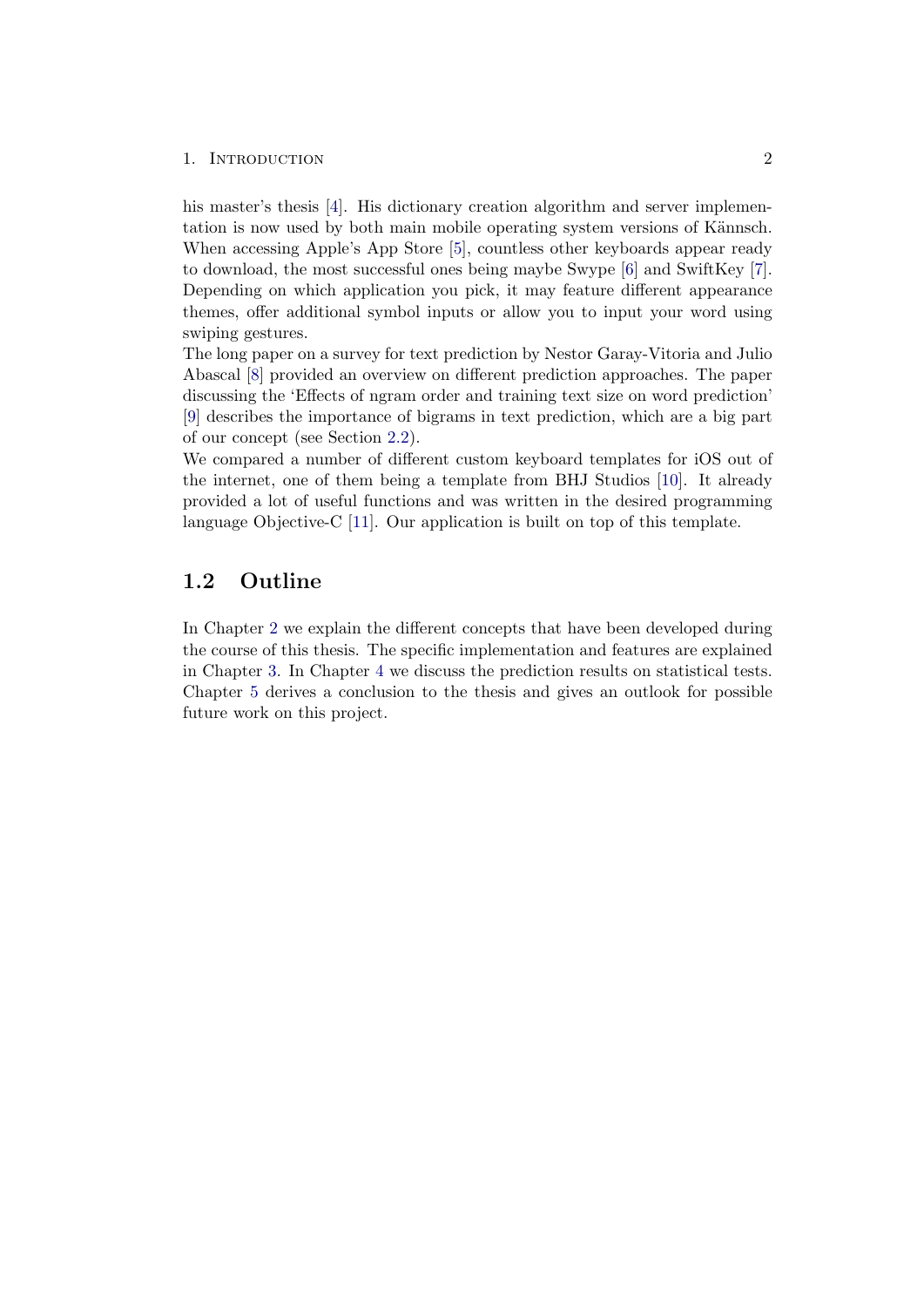# CHAPTER<sub>2</sub> Concept

<span id="page-5-0"></span>This chapter tries to give an overview of the most important concepts that were developed for the keyboard application. Sections [2.1](#page-5-1) and [2.2](#page-6-0) build up to the explanation of the prediction algorithm in Section [2.3](#page-7-0) and the correction algorithm in Section [2.4.](#page-8-0) We explain what user information we retrieve in the section about logging (see [2.5\)](#page-9-0).

These concepts are the cornerstones to the Implementation Chapter [3.](#page-10-0)

## <span id="page-5-1"></span>2.1 Rank

In the context of word prediction, the words 'rank' and 'frequency' are often used interchangeably. We will continue to use 'rank', because 'rank' implies a relative order using natural numbers, whereas 'frequency' does not.

The concept of ordering words based on its rank is one of the simplest [\[8\]](#page-19-8). When a new word is added to the dictionary, it receives an initial rank (in this case 1), which gets increased for every reoccuring usage of the exact same word. The word that is used the most will have the highest rank.

<span id="page-5-2"></span>

| word | rank |
|------|------|
| ich  | 149  |
| du   | 110  |
| de   | 107  |
| das  | 106  |
| und  | 88   |
| SO   | 77   |
| i    | 60   |
| isch | 53   |
| am   | 51   |
| no   | 46   |

In Table [2.1](#page-5-2) we see an example of the concept of rank, where Swiss words are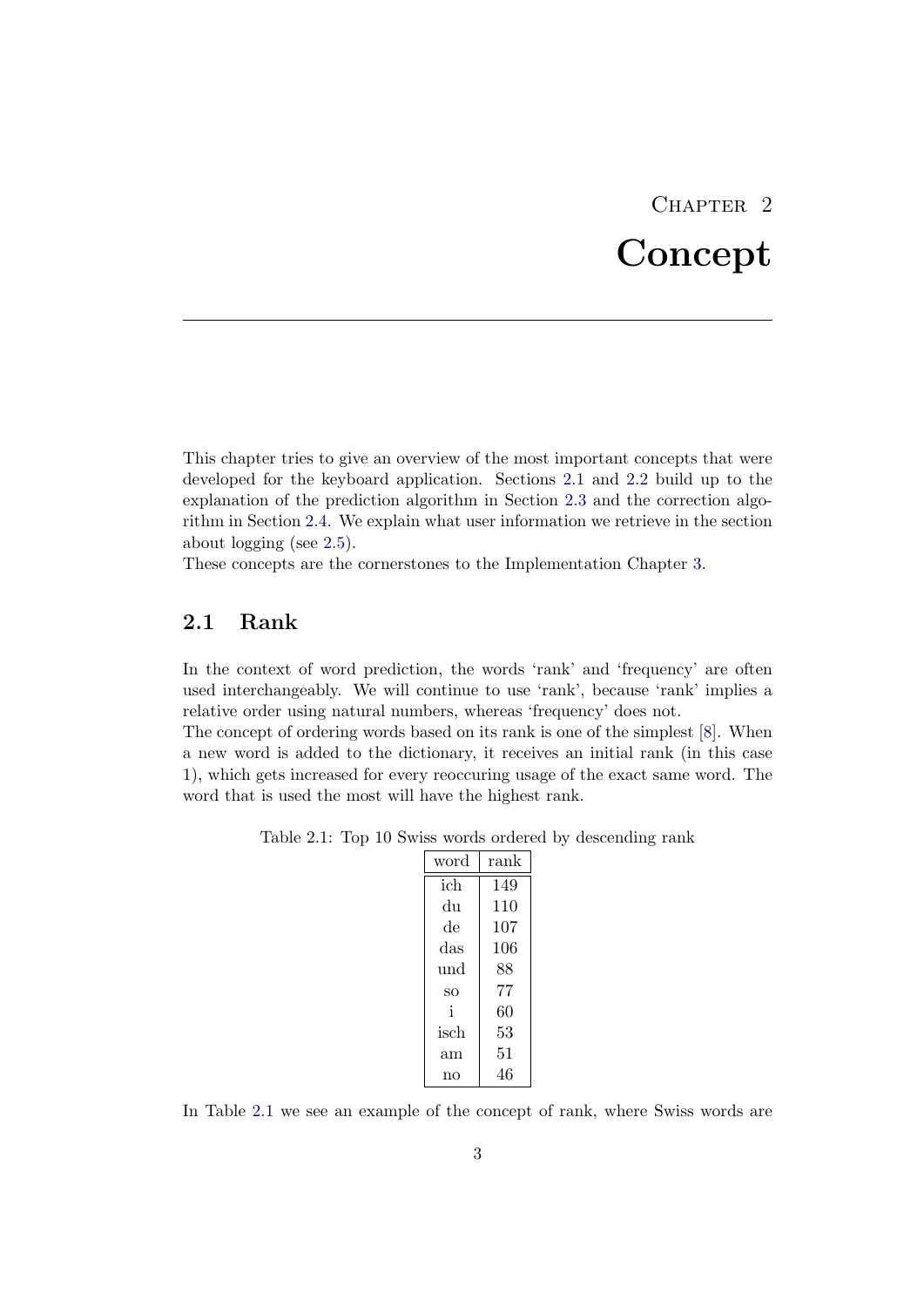ordered by descending rank. This data was retrieved from Marcel Bertsch's analysis of the words the Android users typed using Kännsch [\[4\]](#page-19-4) and is used as a starting point for the dictionary implemented in our application.

Text prediction systems work the best when they predict the correct content with as little information as possible. Because the rank symbolises how frequent a word is used, the most probable correct word is the word with the highest rank, when there is no other information accessible.

Wrong words will be learned in this described schema just like any other words. The data structure has to decrease in size in order to delete words that are not used as much as others and making the scanning of the whole data structure faster. We can safely assume that mistyped words will not be typed and stored as often as the correct words.

A concept widely used in different parts of computer science is called Additive Increase Multiplicative Decrease, in short AIMD. As its name suggests, it increases the rank of a content additive, in our case by 1. When reaching a predefined limit, it decreases the rank by a factor of 2. AIMD ensures that the rank we associate by the content is always distributed in a certain bound and relative order.

The first time a user types in her name for example, the dictionary probably has to store it anew with rank 1. Typing it again a second time will update the rank of the name to 2. The rank will be increased for every occurence of the name, up until the rank of the name reaches the predefined limit of 255, where the name and all the other words in the dictionary get divided by 2. After this multiplicative decrease phase, the name has the rank 127.

When a word with rank 1 undergoes a multiplicative decrease phase, it will be deleted from the database. By applying this concept of AIMD, we ensure that unused data will eventually be deleted from the dictionary.

When a new word is entered, we have to tell the database to increase the rank. If it is not yet in the database, a new entry has to be created. We also provide a functionality to decrease the rank when the user deletes a word that had been typed previously.

## <span id="page-6-0"></span>2.2 Bigrams

Bigrams are ordered word pairs, forming a set. They are a special case of ngrams, where ngrams are a set of word groups with n ordered words,  $n \in \mathbb{N}$ . The emphasis in this definition lies in the word 'ordered': the bigram "is it" is not the same as "it is". In Section [2.1](#page-5-1) we talked about storing words, but since words are in fact unigrams, we will refer to them as unigrams from now on.

The concept of bigrams are commonly used in text prediction algorithms. Their construct allows to grasp the grammatical constructs in a simple and effective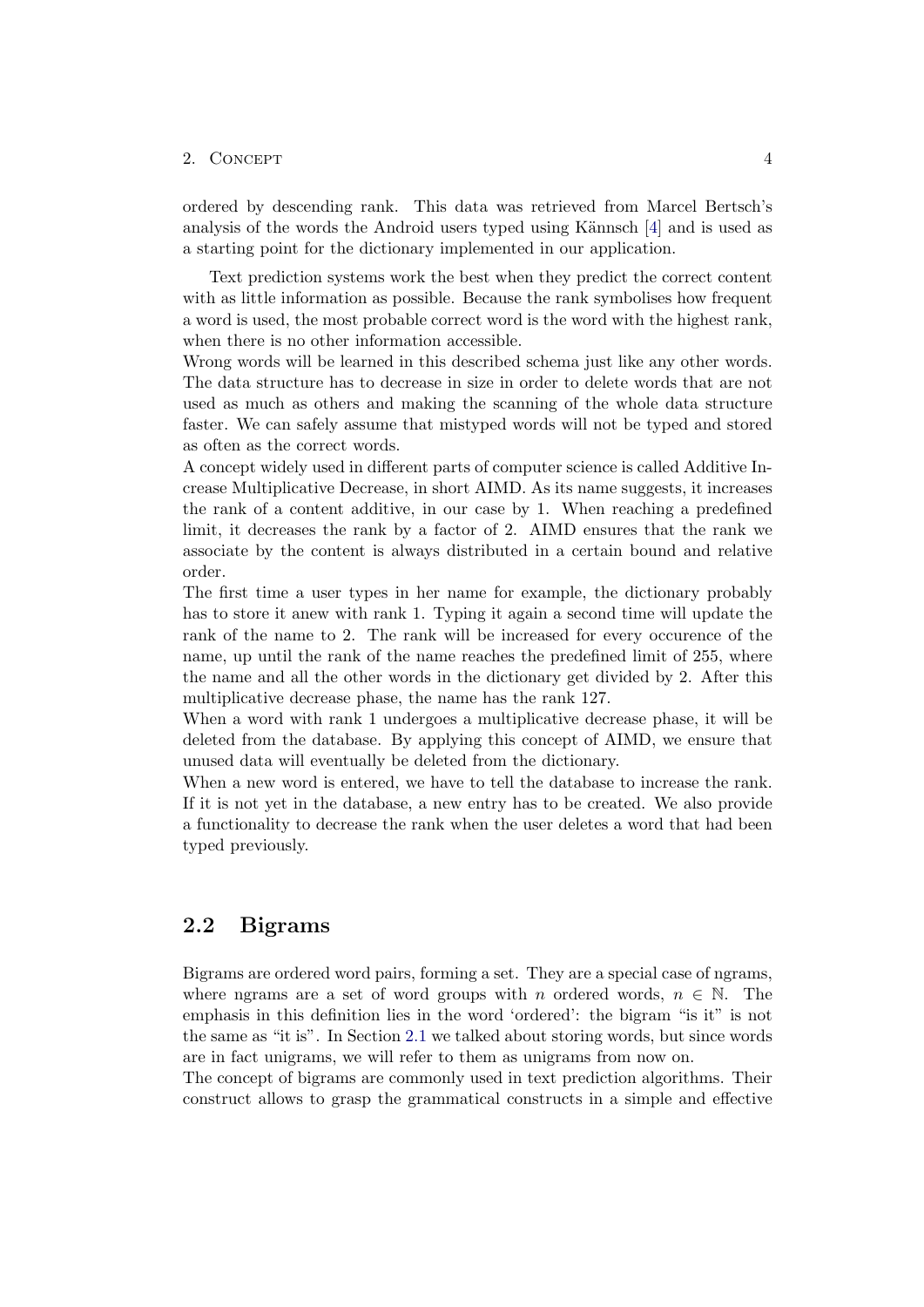manner. When a user types a new word, the database containing the bigrams can be scanned for the previous word and the first letter(s) of the current word, called the prefix. This result can be ordered again by rank to retrieve the most probable words, given the current context.

Bigrams are stored the same way like unigrams: with a corresponding rank and AIMD to regulate the rank.

<span id="page-7-1"></span>

| first word            | second word            | rank |
|-----------------------|------------------------|------|
| das                   | isch                   | 111  |
| ich                   | bin                    | 103  |
| und                   | ich                    | 77   |
| mit                   | em                     | 70   |
| i                     | ha                     | 69   |
| bi                    | dir                    | 66   |
| ich                   | han                    | 65   |
| i                     | $\mathrm{d}\mathrm{e}$ | 64   |
| $\operatorname{hast}$ | du                     | 64   |
| uf                    | de                     | 61   |
| in                    | $_{\rm der}$           | 59   |
| au                    | no                     | 57   |
| am                    | i                      | 54   |
| ich                   | ha                     | 54   |
| $_{\rm{mit}}$         | $_{\rm de}$            | 53   |

Table 2.2: Top 15 Swiss bigrams ordered by descending rank

Similar to the unigram table in the previous section (see [2.1\)](#page-5-2), Table [2.2](#page-7-1) visualises the concept of bigrams. As before, the data was retrieved from Marcel Bertsch's study [\[4\]](#page-19-4) and is used in the implementation of the app.

### <span id="page-7-0"></span>2.3 Prediction

The task of the prediction algorithm is to find the three most probable words given its current context. The context contains the previous word (if there is one) and the prefix.

As described in the previous sections [2.1](#page-5-1) and [2.2,](#page-6-0) unigrams and bigrams can be used to find the most probable word by scanning for matching contexts and analysing its rank. Since the number of stored bigrams is limited but their occurance has a high variance, the relevance of a bigram is much higher than a single word if we indeed find a bigram matching a given context. That is the reason why we chose to prioritise every found bigram over a unigram.

In other words: the algorithm first scans the bigram table and tries to match the previous word and the prefix. Those who are found will be ordered by decreasing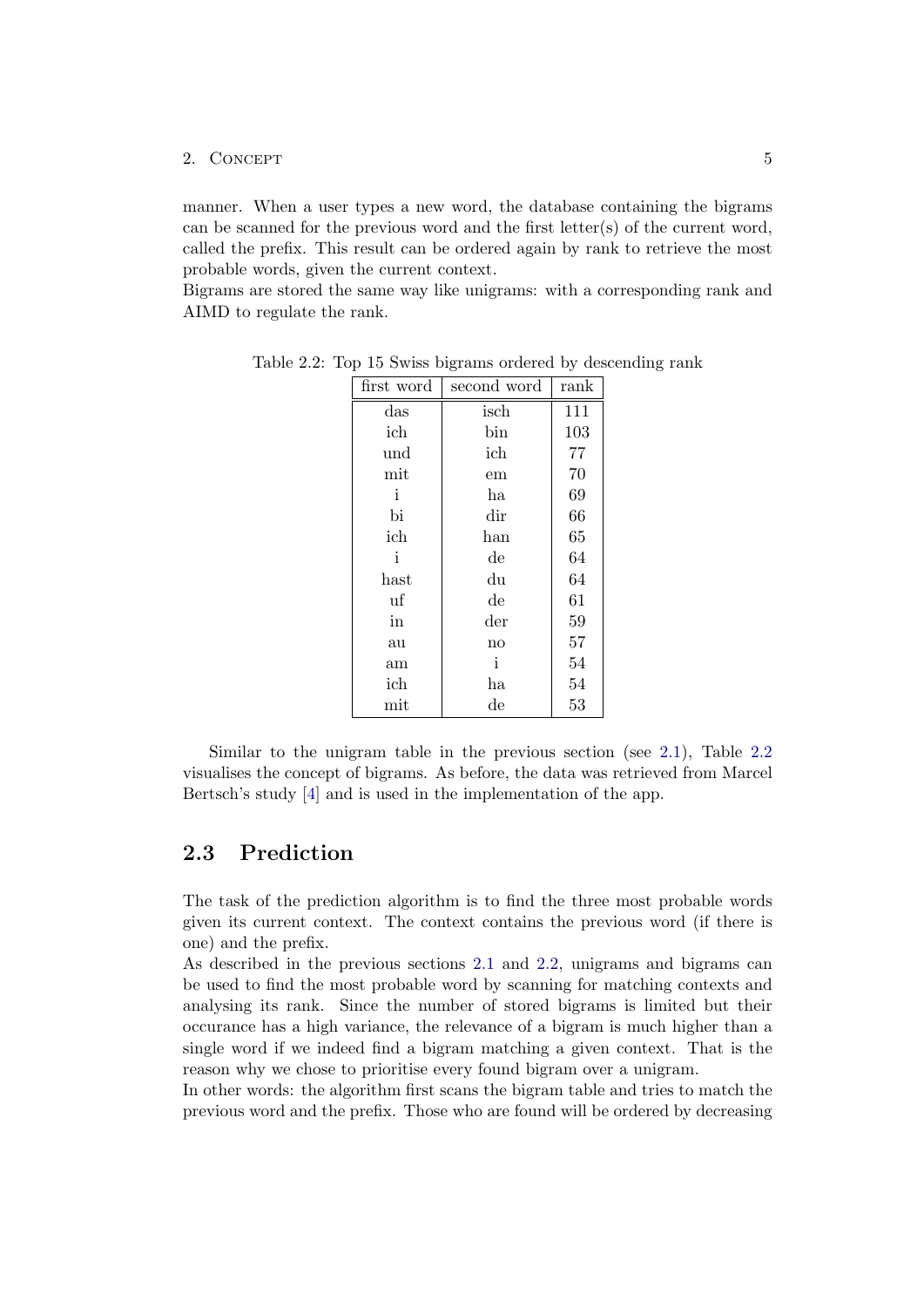rank and the second words will appear as suggestions. If there are less than three suggestions found, the table with the unigrams will be scanned for a matching prefix and ordered and displayed accordingly.

Suppose a user wants to write "Hey, what's up?" and has already typed "Hey, w". To produce the three suggestions, the algorithm scans the bigrams that match the first word completely and have a second word that starts with a "w". Because this particular user often types this phrase, two bigrams "hey what" and "hey what's" are found after scanning. "what" and "what's" get suggested to the user. To fill the third suggestion with a meaningful word, the unigrams that start with a "w" get scanned . The unigram "who" gets picked, because it has the highest rank of all the unigrams. The user is now able to pick the correct suggestion between "what", "what's" and "who".

It may occur that after running this described algorithm, less than three words are found for a given context. The current word may have been mistyped, so that is when the correction algorithm sets in. This algorithm is explained in Section [2.4.](#page-8-0)

To improve the performance of this algorithm, the results of the last prediction algorithm are still accessible in the new run. If the results from the last run still satisfy the new criteria, for example a longer prefix, they will be used again.

Keeping these tables as compact and informative as possible is of utmost importance. Redundant data has to be avoided. By enabling case insensitivity, we are making sure that a bigram "It is" collapses to "it is" and supports the rank of the latter. Usually, the words and bigrams get detected by parsing everything in between two spaces. Punctuation characters have to be deleted before inserting every parsed unigram or bigram in the database. The sentence "Hey, what's up?" produces the unigrams "hey", "what's", "up" and bigrams "hey what's", "what's up".

### <span id="page-8-0"></span>2.4 Correction

The goal of the correction algorithm is to find correct words from slightly misspelled ones. In our particular environment, the usual typing error occurs when a user does not hit the correct button, but a button lying close to the intended. That means we are mainly interested in how many substitutions we would have to perform to reach a meaningful word and if these substitutions of typed keys have occurred in close proximity. Unintentional deletion and insertion have to be considered as well. Furthermore, we want to prioritise words with high ranks, because they have a higher probability to be mistyped, due to their higher occurance.

We decided to use an adjusted form of the Levenshtein distance [\[12\]](#page-19-12) to solve this task. Given a word, the Levenshtein distance is calculated for every word in the dictionary. The Levenshtein distance is the sum of predefined insertion, deletion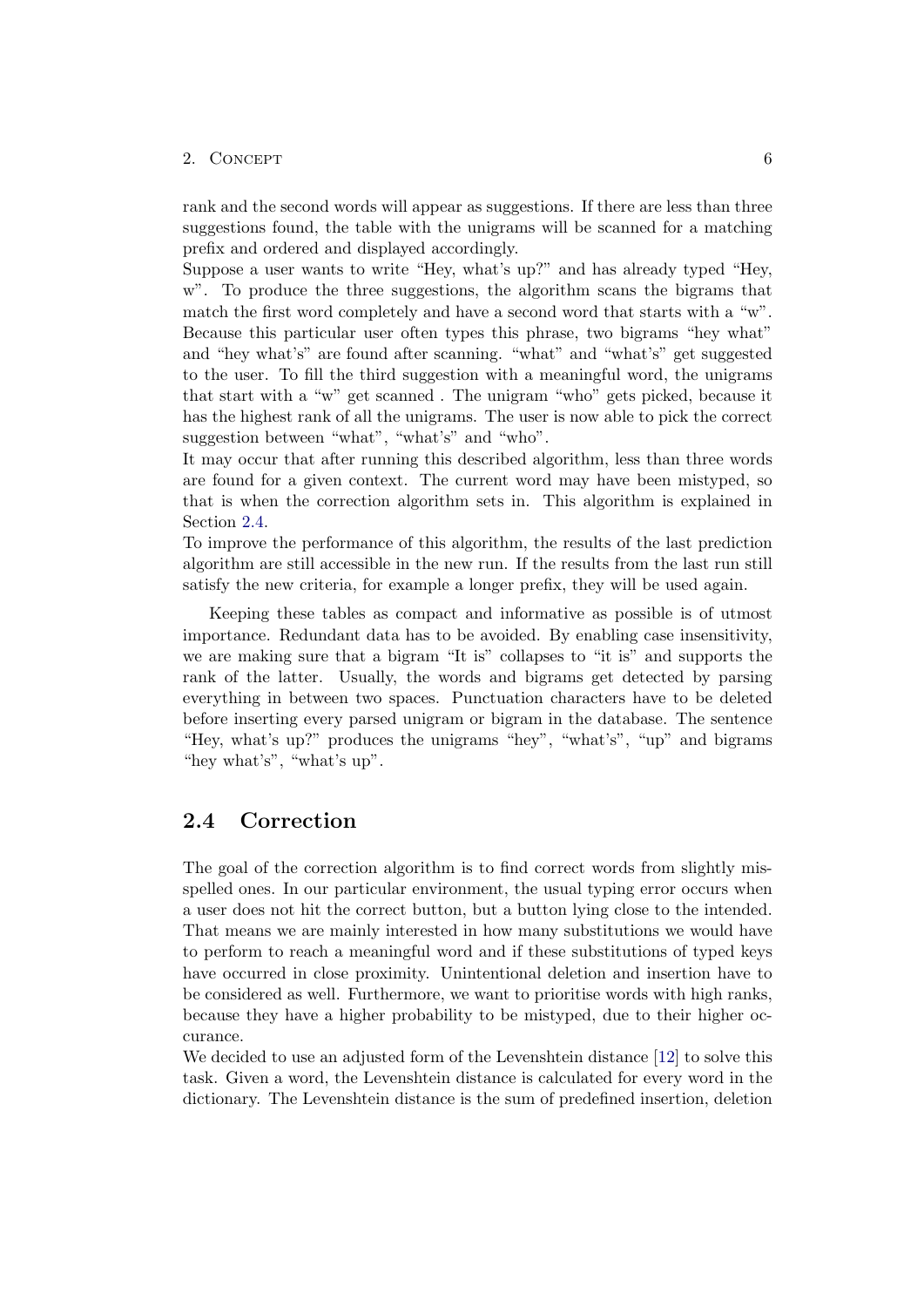and substitution costs that have to be paid according to the number of minimal transformations that have to be applied to the first word to get the second one. The runtime of calculating the Levenshtein distance for a word in the dictionary would be  $O(nm)$ , where n and m are the lengths of the two words. This runtime would still have to be multiplied by the total number of words in the dictionary, which would eventually be too slow.

We are only going to calculate the Levenshtein distance on a subset of all the words in the dictionary. How we choose this subset is explained in Section [3.2.2.](#page-12-0) The subsitution cost is adapted based on the proximity of the keys on the current keyboard layout. Adjacent keys have a substitution cost of a third of the default substitution cost.

## <span id="page-9-0"></span>2.5 Logging

For every life cycle of the keyboard, a log file gets created, that holds the most important information about the application's state. The log files include information about:

- unique user ID
- iOS version number
- application build number
- every typed key
- the layout of every keyboard button
- xy-coordinates of touches on keyboard button
- statistics of seconds spent, characters typed and saved and the total number of predictions used
- memory warnings
- suggestion array with last word, prefix and elapsed time for prediction function call
- location of the device (if enabled by user)

Every statement above gets associated with a timestamp. Log files are not kept longer than a week on the device.

iOS automatically exchanges our keyboard with the built-in keyboard for secure text input fields. This ensures that our logs do not hold passwords.

The unique user ID is generated once with a randomly seeded hash function and is stored on the device for later uploads.

Crash reports are sent automatically by Apple and can be inspected in Xcode.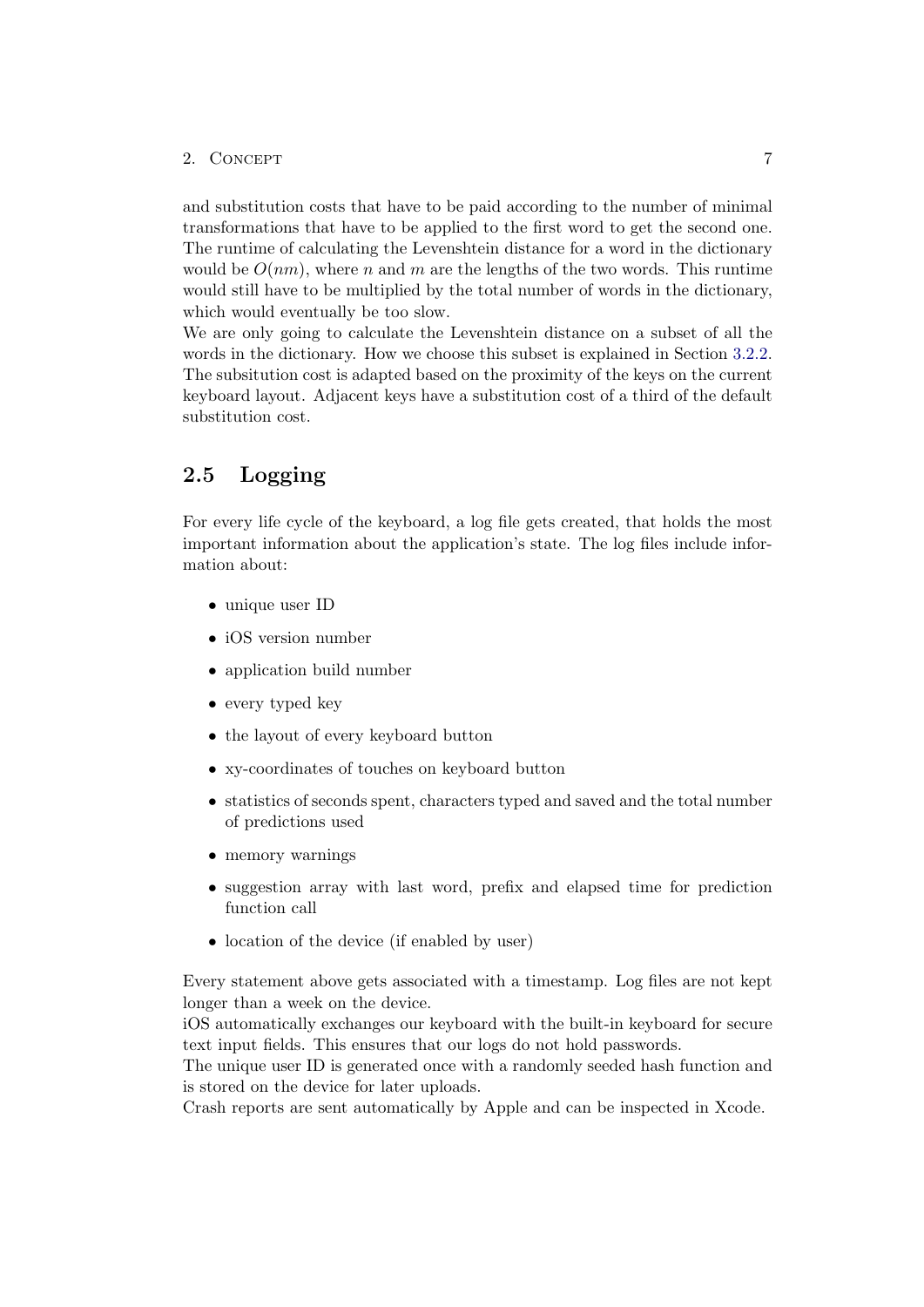# CHAPTER 3 Implementation

<span id="page-10-0"></span>As an amuse-bouche and introduction to this rather technical chapter, we show in Figure [3.1](#page-10-1) the final user interface of the keyboard that suggests three words.

<span id="page-10-1"></span>

Figure 3.1: Keyboard suggesting three different suggestions in the test environment of the companion application.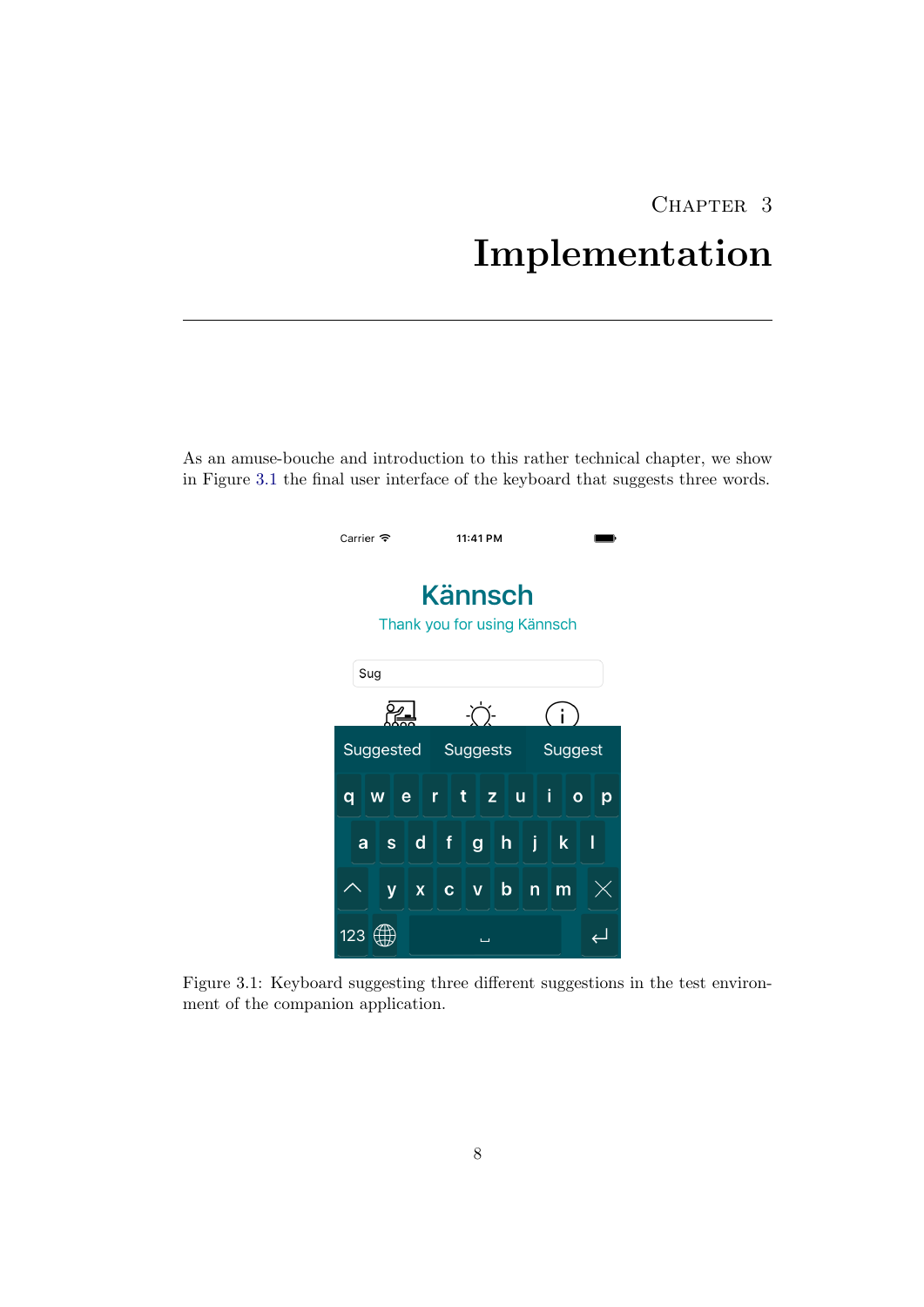### <span id="page-11-0"></span>3.1 iOS Implementation Environment

When writing an iOS application, there is not much choosing for the tools to work with. An iOS application is written on an Apple Computer, using the coding environment Xcode [\[13\]](#page-19-13). A programmer can choose between two different programming languages, Objective-C [\[11\]](#page-19-11) and Swift [\[14\]](#page-19-14). We chose not to work with Swift, because it is fairly new and hence may not be as mature as Objective-C.

Since iOS 8 was introduced in 2014, it is possible to design and integrate keyboard extensions for Apple's iPhones [\[15\]](#page-20-0). A keyboard extension replaces the standard keyboard on an iOS device for every text input on the device, except for secure text input. Xcode offers a variety of tools that aided this project, such as checks for memory leakage, interface builder or test environments. By using this variety of functionalities, it was easy to design the user interfaces and logic for the keyboard and the companion application. Designing these lightweight iOS extensions does not come without restrictions. We noticed that a keyboard should not use more than 30MB RAM, otherwise the keyboard would trigger a memory warning and crash eventually.

## <span id="page-11-1"></span>3.2 Dictionary Structure

The general schema for creating the data structures elaborated in Chapter [2](#page-5-0) is already given by the concept they are describing. We need scannable tables of unigrams and bigrams with their rank and have to be able to perform distance calculations. The tables have to be able to insert, delete and modify unigram and bigrams and allow prefix scanning with fast performance.

Apple offers multiple storage options for large data structures [\[16\]](#page-20-1). We chose to use SQLite, because it reduces the memory usage significantly and has other benefits elaborated in Section [3.2.1.](#page-11-2)

### <span id="page-11-2"></span>3.2.1 SQLite

SQLite is a library implementing an SQL database engine [\[17\]](#page-20-2). It allows to outsource the logic of storing and retrieving data to the sophisticated implementation of an SQL database.

The library offers a table extension called FTS, which stands for Fast Text Search [\[18\]](#page-20-3). As the name implies, the tables created using FTS are able to significantly increase the performance of prefix scanning through the whole table. The only cost of using the FTS is a slightly larger database, due to new shadow tables that are needed for the fast text search algorithm. All of our tables were constructed using FTS (Version 4) to benefit from this performance gain.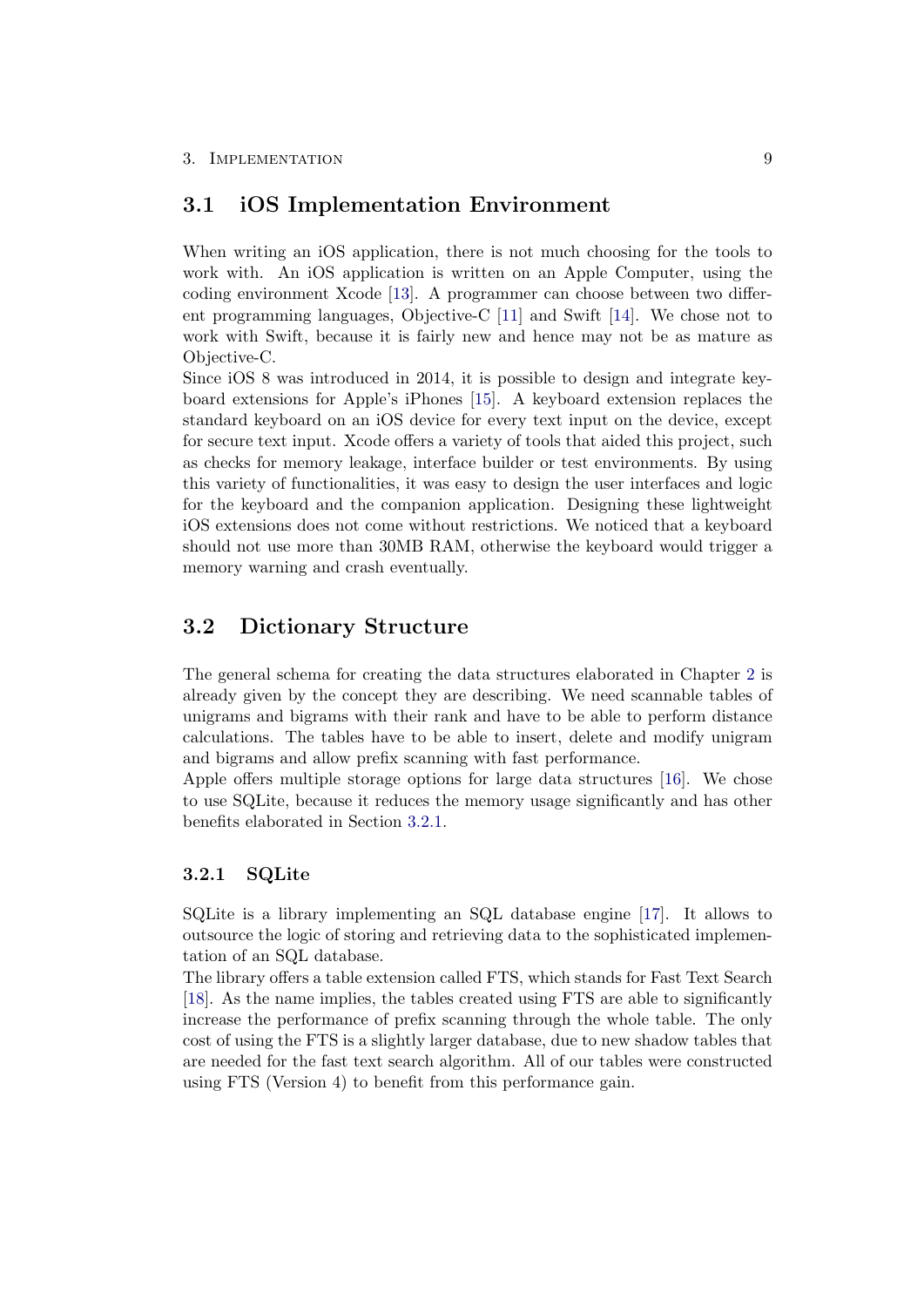### 3. IMPLEMENTATION 10

### <span id="page-12-0"></span>3.2.2 Spellfix

Spellfix is another extension of SQLite [\[19\]](#page-20-4). Together with FTS4, it is able to scan for words that are potentially misspelled.

By enabling spellfix in SQLite, one is capable of querying the data structure as described in Section [2.4.](#page-8-0) Every word gets mapped to a large subset of all words using a hash-function. This hash-function implemented by spellfix maps characters to phonetic groups and is called phone-hash. Although it would have been better to map them to a character group based solely on close proximity of the dynamic keyboard layout, this simple hash-function already showed satisfying results. Minor generalizations were needed to ensure that the phone-hash implementation works well for any language.

Only on this phonetic subset, the Levenshtein distance gets calculated.

The proximity of the keyboard layout keys does however play a significant role for the substitution costs. Close buttons on the view will have corresponding character substitution costs of a third of the default substitution cost.

In Figure [3.2](#page-12-1) we see that the final application is able to correct slightly misspelled words.



Figure 3.2: Keyboard suggesting a correction for a mistake.

<span id="page-12-1"></span>Spellfix is usually loaded dynamically. Apple does not allow to load any code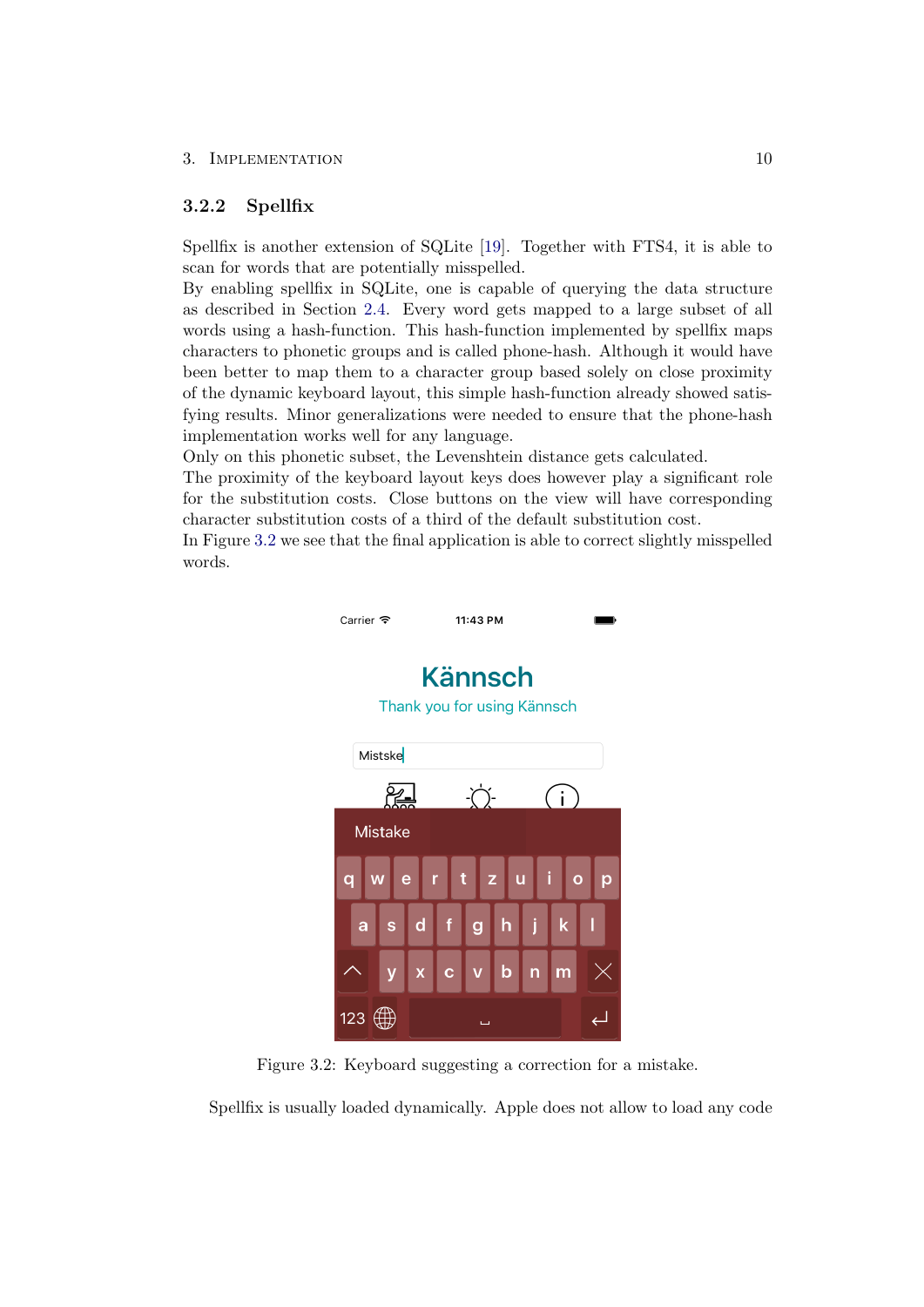#### 3. IMPLEMENTATION 11

on its iOS devices dynamically. To circumvent these restrictions, we had to insert the code statically and rewrite an entry function.

## <span id="page-13-0"></span>3.3 Server Interaction

Since the server back-end was already created as part of the corresponding Android project [\[4\]](#page-19-4), all we had to do is communicate with our server in the same way as an Android device would have done. Provided the user grants the application full access, the log files mentioned in Section [2.5](#page-9-0) are uploaded to our server on a regular basis. After having received a large enough amount of words from a particular user, our server analyses all the texts the user has typed. A specialised algorithm running on the server adds the user to a group of users that type similarly. For this and every other group, the algorithm creates a dictionary of combined unigrams and bigrams with their complementary ranks. When the keyboard establishes its next connection to the server, the keyboard receives this personalised dictionary and updates the local database.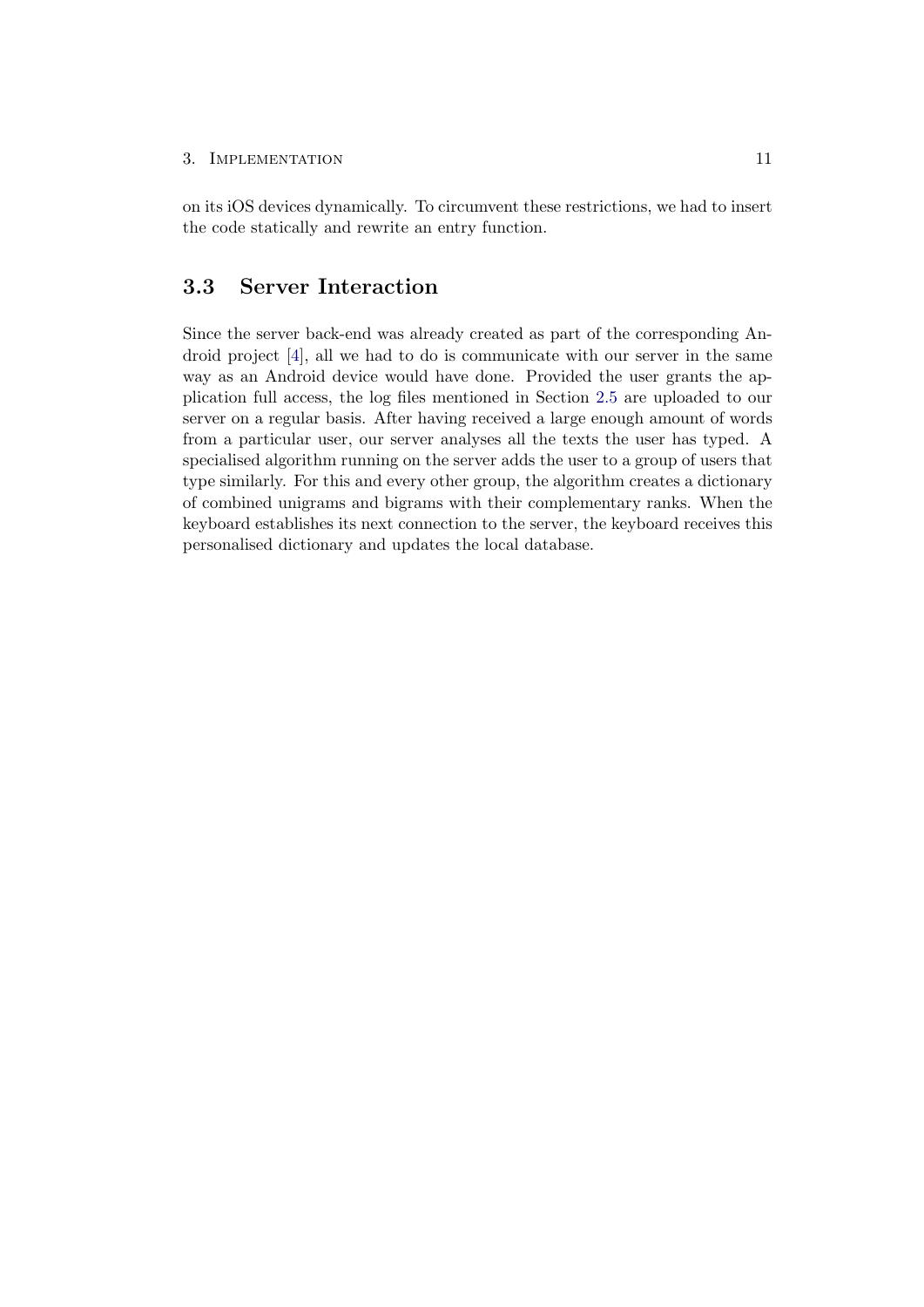# CHAPTER<sub>4</sub> Results

## <span id="page-14-1"></span><span id="page-14-0"></span>4.1 Analysis of the Prediction Algorithm

To ensure the correctness and effectiveness of our prediction algorithm, several tests were conducted on two different data sets.

During all of these tests, the server interaction was disabled and no additional dictionary was received that could influence the prediction outcome in either way. This decision was made because it would introduce a non-deterministic factor and the prediction should adapt as well when the user does not want to send or receive data to or from the server.

We are mainly interested in the ratio of the characters saved to the total number of characters, in short CSR. This value is obtained by testing every word of the data set as if a diligent user types them in with our keyboard and presses on the suggestion whenever the correct suggestion appears. If the user wants to write 'K¨annsch' and the suggestion appears after the second keystroke, she saved 5 characters with a CSR of  $\frac{5}{7} \approx 71.4\%$ . The CSR is very meaningful because it represents how early the prediction algorithm can predict what the user wants to type.

The company behind the successful prediction keyboard SwiftKey state in their blog that their users save 33% of their characters [\[20\]](#page-20-5).

The first data set contains the English Harry Potter books from J.K.Rowling. These books were also used in the previous publication of this thesis [\[3\]](#page-19-3), because they are easily accessible, most probably have no typing errors and form a special dictionary due to the high number of invented phrases.

In Figure [4.1](#page-15-0) we see a first promising glimpse of the effectiveness of the prediction algorithm. We see that there is a big difference of the CSR if the prediction algorithm is allowed to adapt or not. As described in Chapter [2,](#page-5-0) adaption means learning and deleting unigrams and bigrams with AIMD.

When the prediction algorithm is prohibited to adapt and only uses the provided dictionary to come up with three suggestions, it shows moderate results with a CSR fluctuating close to 36.8%,

In our application the algorithm is allowed to adapt. By enabling adaption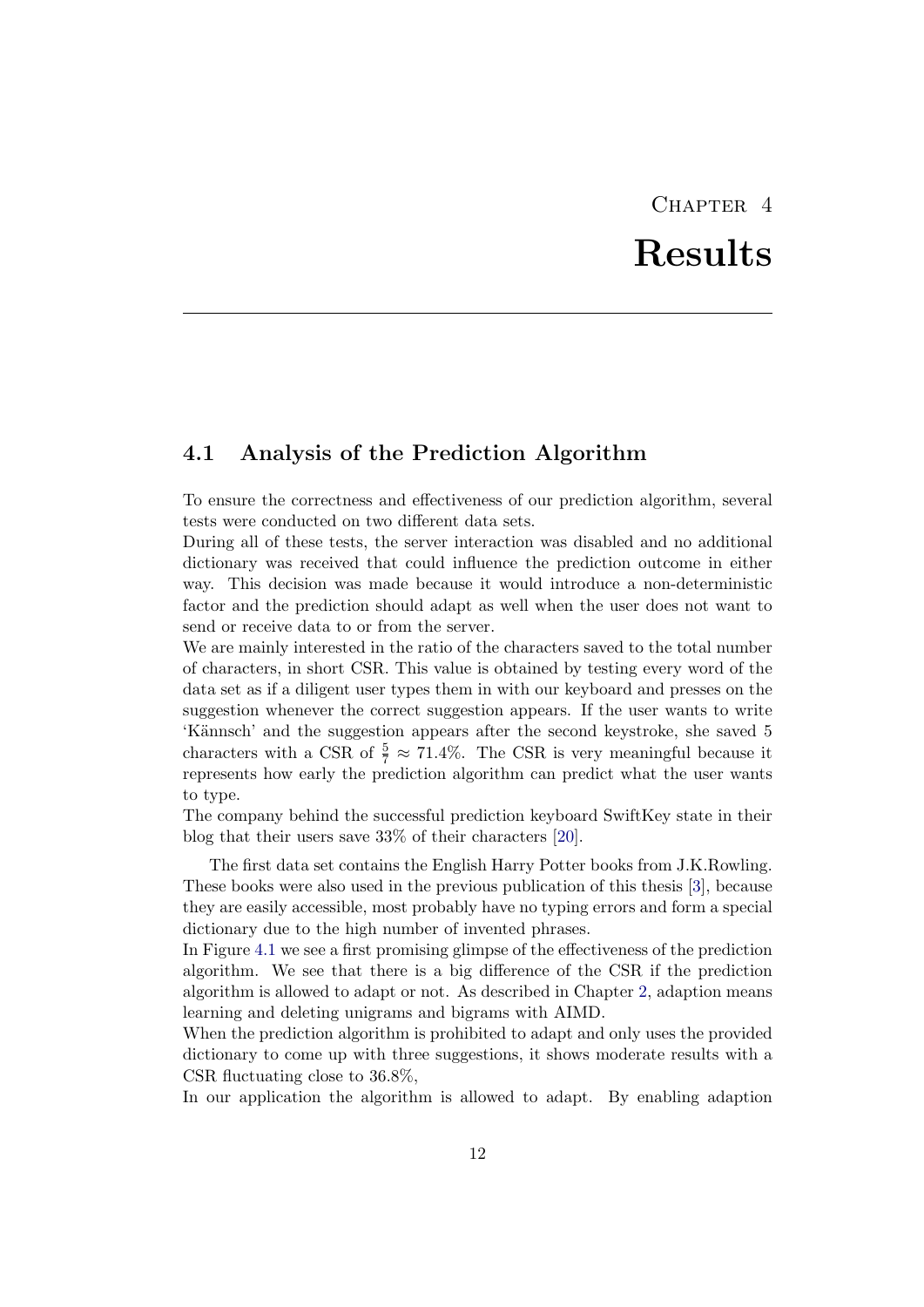### 4. Results 13

around half of all the characters can be saved over the course of typing all the Harry Potter books.



<span id="page-15-0"></span>Figure 4.1: Test result of measuring CSR after every Harry Potter book. In blue, we see how the prediction would have performed using only the basis English dictionary. In yellow, we see the increase of the CSR for each book when the algorithm is allowed to adapt.

By looking at Figure [4.1](#page-15-0) it seems like the algorithm adapted the dictionary almost completely in the first Harry Potter book. This leads us to our next test shown in Figure [4.2,](#page-16-0) where we are inspecting the adapting process during the first Harry Potter book.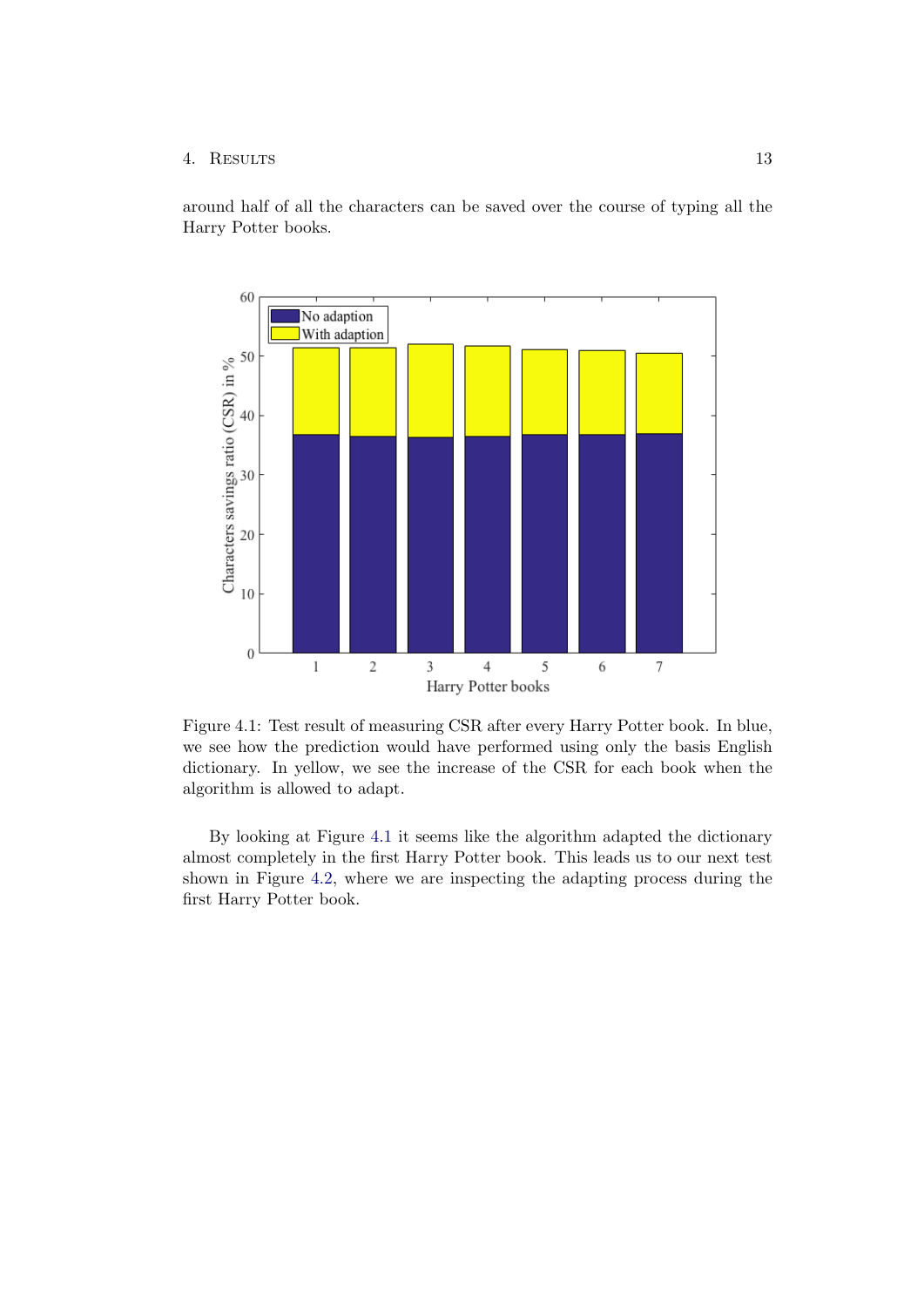

<span id="page-16-0"></span>Figure 4.2: CSR evolution (on the left) while typing the first Harry Potter book with and without adaption (blue and the latter red) and the mean of the start of all Harry Potter books 1 through 7 (green).

At the start of the test, we are seeing a CSR of less than 41%. The blue line increases heavily during the first 5.000 words, which means the dictionary adapts very quickly to the writing style of J.K.Rowling. After around 13.000 words the word usage of the book changes, because both of the CSR with and without adaption decrease significantly, whereas the mean over the start of all books shows no such behaviour. The decrease is followed by a steady increase phase to reach the final 51.4%.

The second data set contains Swiss German texts written by 100 users using the Kännsch Android version. This data set is very representative, because the iOS users are expected to have similar language patterns as the Android users. In Figure [4.3](#page-17-0) we can clearly see that the dictionary does indeed adapt itself for every one of these 100 users.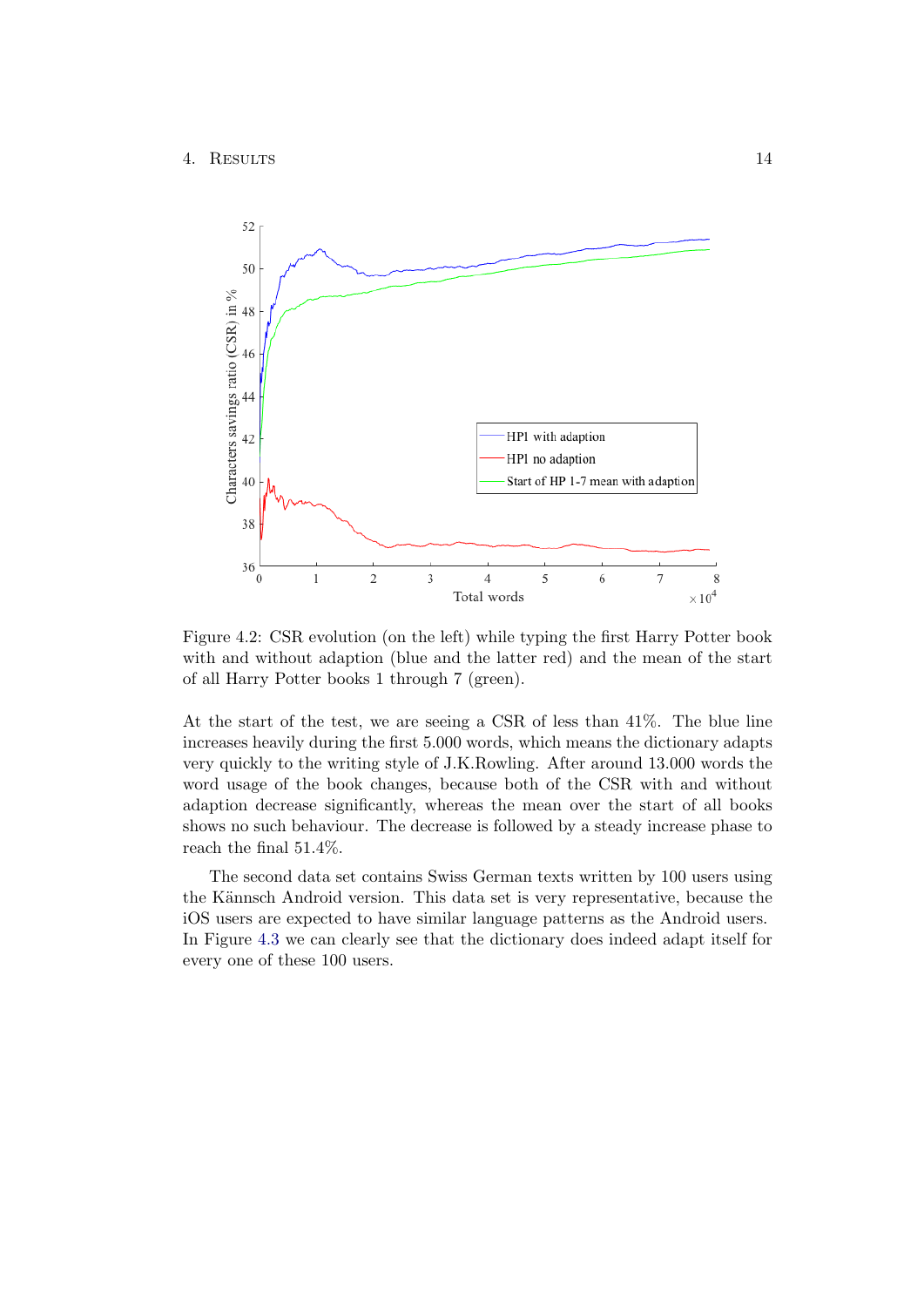

<span id="page-17-0"></span>Figure 4.3: Test result of measuring CSR values of 100 users texts with increasing total number of words per user. In blue we see the trend of CSR depending on the number of words each user was allowed to type. In red, the standard deviation of these 100 users is visualised for each measuring point.

In Figure [4.3](#page-17-0) we can see that the average Swiss user is able to save around 31% of the characters when the keyboard has not yet learnt anything. The standard deviation shrinks from around 5% to 3% with increasing word counts, which means that there might still be users who will have a significantly lower or higher CSR while using our keyboard in the beginning, but slowly converge to the CSR of the average user. The average Swiss user profits from the adapting algorithm: After writing her first 10.000 words, the average CSR is 47.7% with an ascending trend.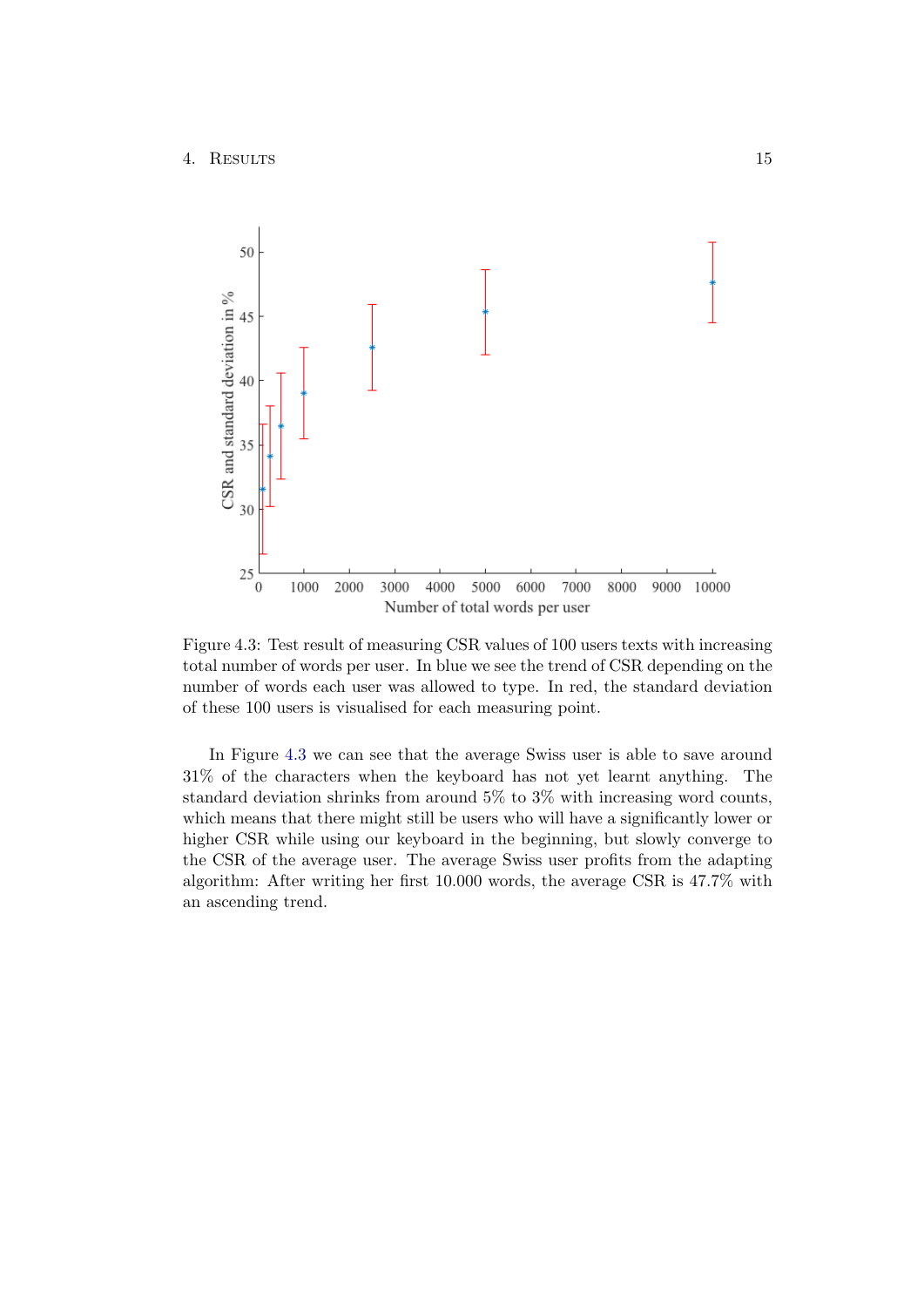## CHAPTER<sub>5</sub>

## <span id="page-18-0"></span>Conclusion and Outlook

We conclude that over all our product performs well. The application is working as expected and got accepted by Apple to be published in the App Store. The application was downloaded by a few hundreds of users and received sparse but mostly postive reviews.

Regarding the analysis in Section [4.1,](#page-14-1) we can say that our promised 'adaptive keyboard' is indeed adaptive and able to learn. Especially the steep learning rate the prediction algorithm produces in the beginning may hopefully encourage the users to stick with our application.

To improve the current application, a broader language support could be added. Right now, only English, German and Swiss German are supported languages, the same holds for the keyboard layouts. Our target audience would enlarge by localizing the strings, layouts and basis dictionaries for languages like e.g. Spanish or French.

Timo Bräm worked on the addition of swiping gestures as an alternative input method for Kännsch [\[21\]](#page-20-6).

Since we have published the application in the App Store, we will continue to receive log files and crash reports from a wide range of users that will ensure a constant quality of the software when these reports are analysed and problems fixed accordingly. These log files can also be used for future work on dialect studies.

Half a year ago, SwiftKey released the world's first virtual keyboard that works with neural networks to overpower the effectiveness of ngram prediction algorithms [\[22\]](#page-20-7). It would be an interesting challenge to implement the prediction system for Kännsch using neural networks in a future project.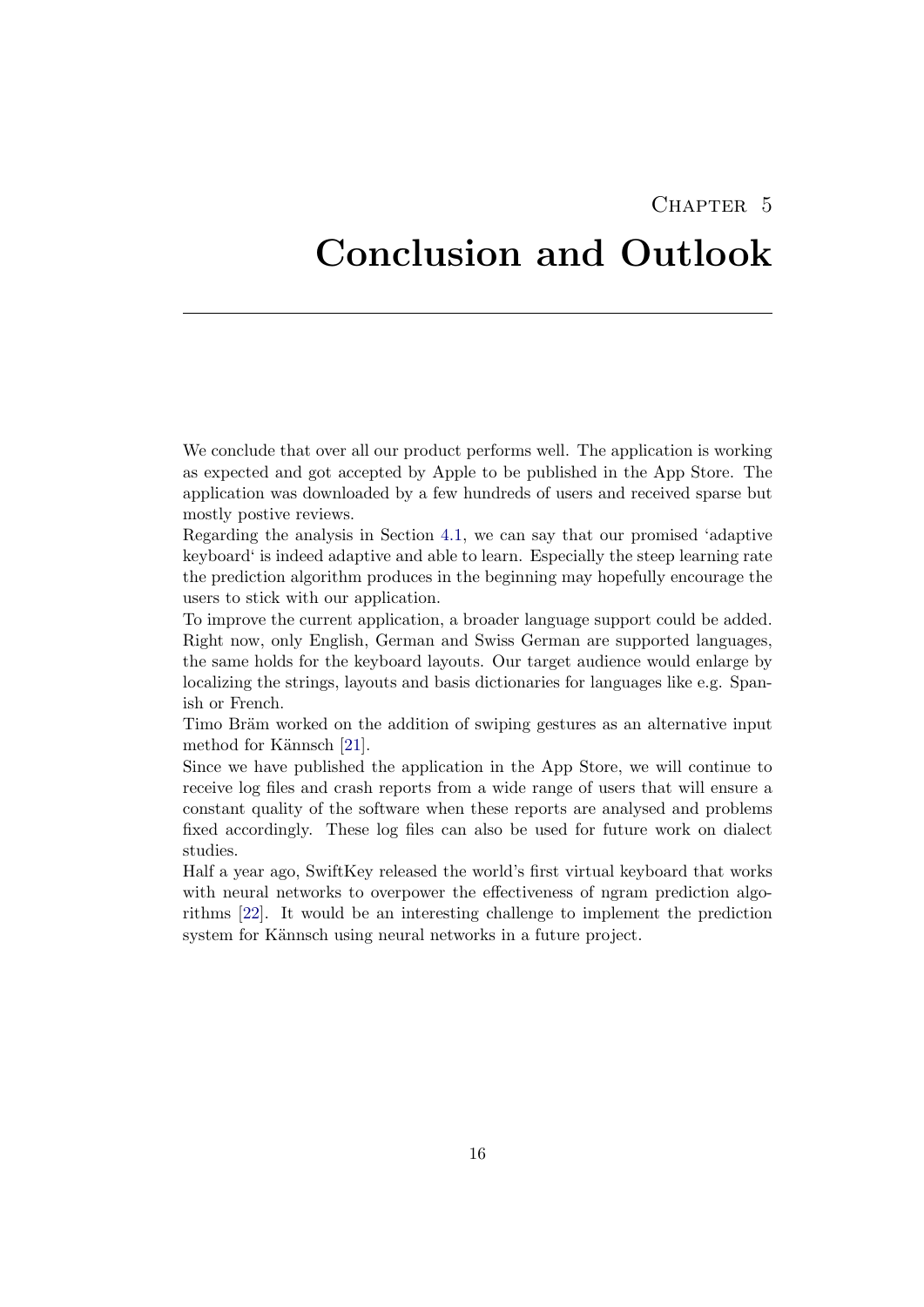## Bibliography

- <span id="page-19-1"></span><span id="page-19-0"></span>[1] Peer, L.: Kännsch - a swiss german keyboard for android. Master's thesis, ETH Zurich (September 2014)
- <span id="page-19-2"></span>[2] Google: Latinime git. [https://android.googlesource.com/platform/](https://android.googlesource.com/platform/packages/inputmethods/LatinIME) [packages/inputmethods/LatinIME](https://android.googlesource.com/platform/packages/inputmethods/LatinIME) Accessed on July 27, 2016.
- <span id="page-19-3"></span>[3] Hüsser, M.: Kännsch - swiss german keyboard for ios. Bachelor's thesis, ETH Zurich (September 2015)
- <span id="page-19-4"></span>[4] Bertsch, M.: Kännsch - improving swiss german keyboard. Master's thesis, ETH Zurich (August 2015)
- <span id="page-19-5"></span>[5] Apple: App store website. <https://itunes.apple.com/ch/genre/ios/> Accessed on July 27, 2016.
- <span id="page-19-6"></span>[6] Nuance: Swype website. <http://www.swype.com> Accessed on July 27, 2016.
- <span id="page-19-7"></span>[7] SwiftKey: Swiftkey website. <https://swiftkey.com/> Accessed on July 27, 2016.
- <span id="page-19-8"></span>[8] Nestor Garay-Vitoria, J.A.: Text prediction systems: a survey. Long Paper (2006)
- <span id="page-19-9"></span>[9] Gregory W. Lesher, Bryan J. Moulton, J.H.: Effects of ngram order and training text size on word prediction (1992)
- <span id="page-19-10"></span>[10] BJH-Studios: ios custom keyboard template. [https://github.com/](https://github.com/bjhstudios/iOSCustomKeyboard) [bjhstudios/iOSCustomKeyboard](https://github.com/bjhstudios/iOSCustomKeyboard) Accessed on July 27, 2016.
- <span id="page-19-11"></span>[11] Apple: About objective-c. [https://developer.apple.com/library/](https://developer.apple.com/library/mac/documentation/Cocoa/Conceptual/ProgrammingWithObjectiveC/Introduction/Introduction.html) [mac/documentation/Cocoa/Conceptual/ProgrammingWithObjectiveC/](https://developer.apple.com/library/mac/documentation/Cocoa/Conceptual/ProgrammingWithObjectiveC/Introduction/Introduction.html) [Introduction/Introduction.html](https://developer.apple.com/library/mac/documentation/Cocoa/Conceptual/ProgrammingWithObjectiveC/Introduction/Introduction.html) Accessed on July 27, 2016.
- <span id="page-19-12"></span>[12] Levenshtein, V.: Binary codes capable of correcting deletions, insertions, and reversals (1965)
- <span id="page-19-13"></span>[13] Apple: Xcode. <https://developer.apple.com/xcode/> Accessed on July 27, 2016.
- <span id="page-19-14"></span>[14] Apple: Swift. <https://developer.apple.com/swift/> Accessed on July 27, 2016.